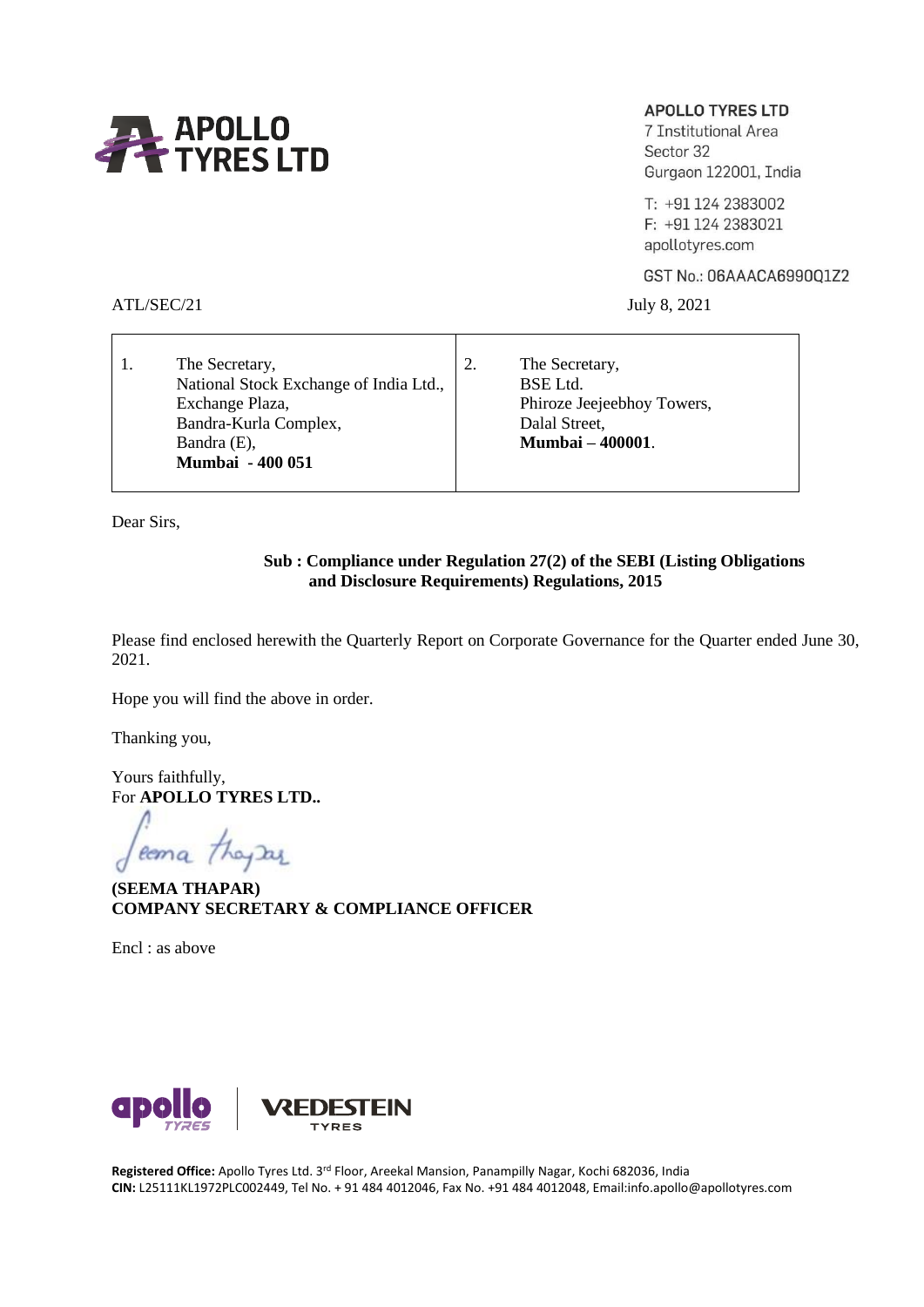#### **ANNEXURE I**

#### **Format to be submitted by listed entity on quarterly basis**

1. Name of Listed Entity **- Apollo Tyres Limited**

2. Quarter ending **- 30-Jun-2021**

## **i. Composition Of Board Of Director**

| $\overline{A}$ | Name of<br>the Director    | <b>DIN</b> | PAN        | Cat<br>ego<br>ry<br>(C <sup>h</sup> )<br>airp<br>ers<br>on<br>/Exec<br>utive/<br>Non-<br>Exec<br>utive/<br>Indep<br>ende<br>nt/<br>Nomi<br>nee) | Sub<br>Cate<br>gory | <b>Initial Date</b><br>of<br>Appointment | Date of<br>Appointme<br>nt | Da<br>te<br>of<br>ce<br>SS<br>ati<br>on | Te<br>nur<br>$\mathsf{e}$ | Date of Birth | Wh<br>ethe<br>spe<br>cial<br>reso<br>lutio<br>n<br>pas<br>sed<br>$\mathcal{P}$ | Date of<br>passing<br>special<br>resolution | No. of<br><b>Directors</b><br>hip in<br>listed<br>entities<br>including<br>this listed<br>entity | No of<br>Independ<br>ent<br><b>Directors</b><br>hip in<br>listed<br>entities<br>including<br>this listed<br>entity | No of<br>membershi<br>ps in<br>Audit/<br>Stakehold<br>er<br>Committee<br>(s)<br>including<br>this listed<br>entity | No of post<br>Ωf<br>Chairperso<br>n in Audit/<br>Stakeholde<br>Committee<br>held in<br>listed<br>entities<br>including<br>this listed<br>entity | Membe<br>rship in<br>Commit<br>tees of<br>the<br>Compa<br>ny | Remarks                         |
|----------------|----------------------------|------------|------------|-------------------------------------------------------------------------------------------------------------------------------------------------|---------------------|------------------------------------------|----------------------------|-----------------------------------------|---------------------------|---------------|--------------------------------------------------------------------------------|---------------------------------------------|--------------------------------------------------------------------------------------------------|--------------------------------------------------------------------------------------------------------------------|--------------------------------------------------------------------------------------------------------------------|-------------------------------------------------------------------------------------------------------------------------------------------------|--------------------------------------------------------------|---------------------------------|
| Mr.            | Onkar<br>Kanwar            | 00058921   | AAIPK9639F | C &<br>ED                                                                                                                                       | MD                  | 01-Feb-2013                              | 01-Feb-2018                |                                         | 60                        | 01-Mar-1942   | NA                                                                             |                                             | 3                                                                                                | $\mathbf{0}$                                                                                                       | 2                                                                                                                  |                                                                                                                                                 | SC                                                           |                                 |
| Mr.            | Neeraj<br>Kanwar           | 00058951   | AAGPK9372F | ED                                                                                                                                              | MD                  | 28-May-2014                              | 28-May-2019                |                                         | 58                        | 06-Sep-1971   | NA                                                                             |                                             | 3                                                                                                | $\Omega$                                                                                                           | 3                                                                                                                  | $\mathbf{0}$                                                                                                                                    |                                                              |                                 |
| Mr.            | Akshay<br>Chudasama        | 00010630   | AAAPC5207F | ID                                                                                                                                              |                     | 06-Aug-2014                              | 06-Aug-2019                |                                         | 60                        | 30-Sep-1969   | NA                                                                             |                                             | 2                                                                                                | 2                                                                                                                  | 3                                                                                                                  | $\mathbf{0}$                                                                                                                                    | AC, SC, NRC                                                  |                                 |
| Mr.            | Vikram S<br>Mehta          | 00041197   | AAEPM8138R | ID                                                                                                                                              |                     | 06-Aug-2014                              | 06-Aug-2019                |                                         | 60                        | 30-Oct-1952   | NA                                                                             |                                             | 6                                                                                                | 6                                                                                                                  | 5                                                                                                                  |                                                                                                                                                 | RMC                                                          |                                 |
| Mr.            | Sunam<br>Sarkar            | 00058859   | AAAPS0871R | NED                                                                                                                                             |                     | 11-Aug-2015                              | 20-Aug-2020                |                                         |                           | 17-Jul-1965   | NA                                                                             |                                             |                                                                                                  | $\mathbf{0}$                                                                                                       |                                                                                                                    |                                                                                                                                                 | SC,RC                                                        |                                 |
| Mr.            | Robert<br>Steinmetz        | 00178792   | ZZZZZ9999Z | <b>NED</b>                                                                                                                                      |                     | 09-Feb-2016                              | 31-Jul-2019                |                                         |                           | 20-Dec-1939   | Yes                                                                            | 31-Jul-2019 1                               |                                                                                                  | $\theta$                                                                                                           | $\mathbf{1}$                                                                                                       | $\Omega$                                                                                                                                        | AC,RC                                                        | He is a<br>foreign<br>national. |
| Ms.            | Pallavi S.<br>Shroff       | 00013580   | AQPPS7388Q | ID                                                                                                                                              |                     | 15-May-2014                              | 15-May-2019                |                                         | 60                        | 22-Apr-1956   | NA                                                                             |                                             | $\overline{4}$                                                                                   | $\overline{4}$                                                                                                     | 2                                                                                                                  | $\mathbf{0}$                                                                                                                                    | AC, NRC                                                      |                                 |
| Mr.            | Gen. Bikram<br>Singh Retd. | 07259060   | AIDPS7498H | ID                                                                                                                                              |                     | 11-Aug-2015                              | 11-Aug-2020                |                                         | 36                        | 19-Jul-1952   | NA                                                                             |                                             | $\mathbf{1}$                                                                                     |                                                                                                                    | $\overline{0}$                                                                                                     | $\theta$                                                                                                                                        |                                                              |                                 |
| Mr.            | Francesco<br>Gori          | 07413105   | ZZZZZ9999Z | <b>NED</b>                                                                                                                                      |                     | 09-Feb-2016                              | 31-Jul-2019                |                                         |                           | 15-May-1952   | NA                                                                             |                                             |                                                                                                  | $\mathbf{0}$                                                                                                       | $\mathbf{0}$                                                                                                       | $\theta$                                                                                                                                        | RMC                                                          | He is a<br>foreign<br>national. |
| Mr.            | Vinod Rai                  | 00041867   | AAAPR0522N | ID                                                                                                                                              |                     | 09-Feb-2016                              | 09-Feb-2021                |                                         | 60                        | 23-May-1948   | NA                                                                             |                                             | 2                                                                                                | 2                                                                                                                  | 5                                                                                                                  | 2                                                                                                                                               | AC, NRC                                                      |                                 |
| Ms.            | Anjali<br>Bansal           | 00207746   | AJMPB0292J | ID                                                                                                                                              |                     | 01-Nov-2017                              | 01-Nov-2019                |                                         | 36                        | 25-Feb-1971   | NA                                                                             |                                             | 5                                                                                                | 5                                                                                                                  | $\overline{4}$                                                                                                     | $\theta$                                                                                                                                        |                                                              |                                 |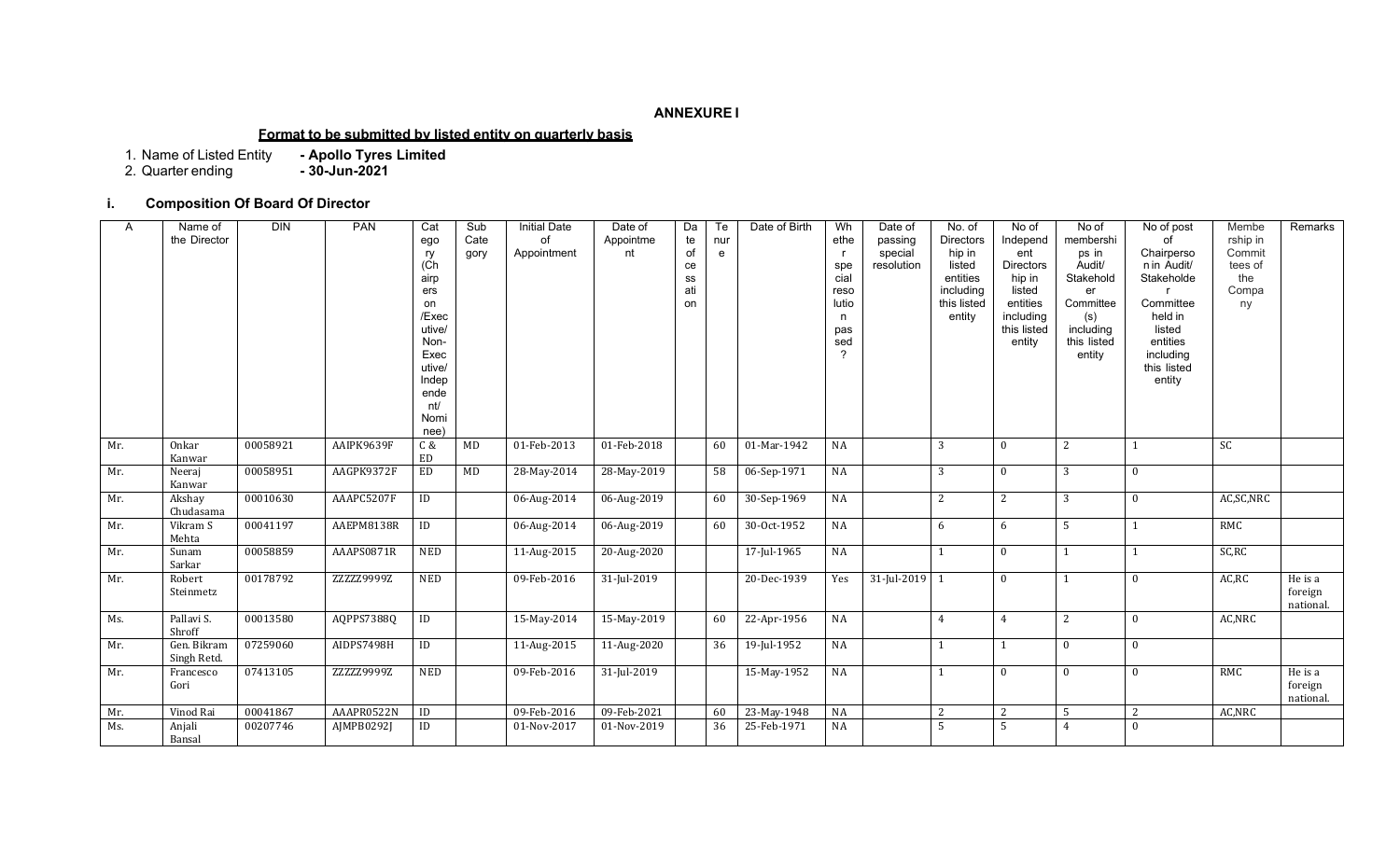| Mr. | Satish                         | 07527148 | ABCPS4256R | ED  | 01-Apr-2019 | 01-Apr-2019 | 60 | 23-Jun-1967 | NA |  |  | <b>RMC</b> |                                 |
|-----|--------------------------------|----------|------------|-----|-------------|-------------|----|-------------|----|--|--|------------|---------------------------------|
|     | Sharma                         |          |            |     |             |             |    |             |    |  |  |            |                                 |
| Mr. | Francesco<br>Crispino          | 00935998 | ZZZZZ9999Z | ID  | 03-Jul-2020 | 03-Jul-2020 | 60 | 19-Dec-1965 | NA |  |  |            | He is a<br>foreign<br>national. |
| Mr. | Vishal<br>Kashyap<br>Mahadevia | 01035771 | AADPM9486F | NED | 21-Aug-2020 | 21-Aug-2020 |    | 19-Dec-1972 | NA |  |  |            |                                 |

| Company Remarks             |     |
|-----------------------------|-----|
| Whether Regular chairperson | Yes |
| appointed                   |     |
| Whether Chairperson is      | Yes |
| related to MD or CEO        |     |

# **ii. Composition of Committees**

#### **a. Audit Committee**

| Sr. | Name of the Director | Category   | Chairperson/Membership | Appointment | <b>Cessation Date</b> |
|-----|----------------------|------------|------------------------|-------------|-----------------------|
| No. |                      |            |                        | Date        |                       |
|     | Vinod Rai            | ID         | Chairperson            | 09-May-2019 |                       |
|     | Akshay Chudasama     | ID         | Member                 | 09-May-2019 |                       |
|     | Robert Steinmetz     | <b>NED</b> | Member                 | 09-May-2019 |                       |
|     | Pallavi S. Shroff    | ID         | Member                 | 09-May-2019 |                       |

| Company Remarks          |     |
|--------------------------|-----|
| <b>Whether Permanent</b> | Yes |
| chairperson appointed    |     |

## **b. Stakeholders Relationship Committee**

| Sr.<br>No. | Name of the Director | Category   | Chairperson/Membership | Appointment<br>Date | <b>Cessation Date</b> |
|------------|----------------------|------------|------------------------|---------------------|-----------------------|
|            | Sunam Sarkar         | <b>NED</b> | Chairperson            | 10-May-2018         |                       |
|            | Onkar Kanwar         | C & E D    | Member                 | 10-May-2018         |                       |
|            | Akshay Chudasama     | ID         | Member                 | 10-May-2018         |                       |

| .<br>.<br>ור<br>.<br>᠁<br>an Nu ⊺                    |                          |
|------------------------------------------------------|--------------------------|
| <b>ALL</b><br>w<br>__<br>----<br>ne<br>ופר<br>.<br>. | $V \cap U$<br>--<br>. სა |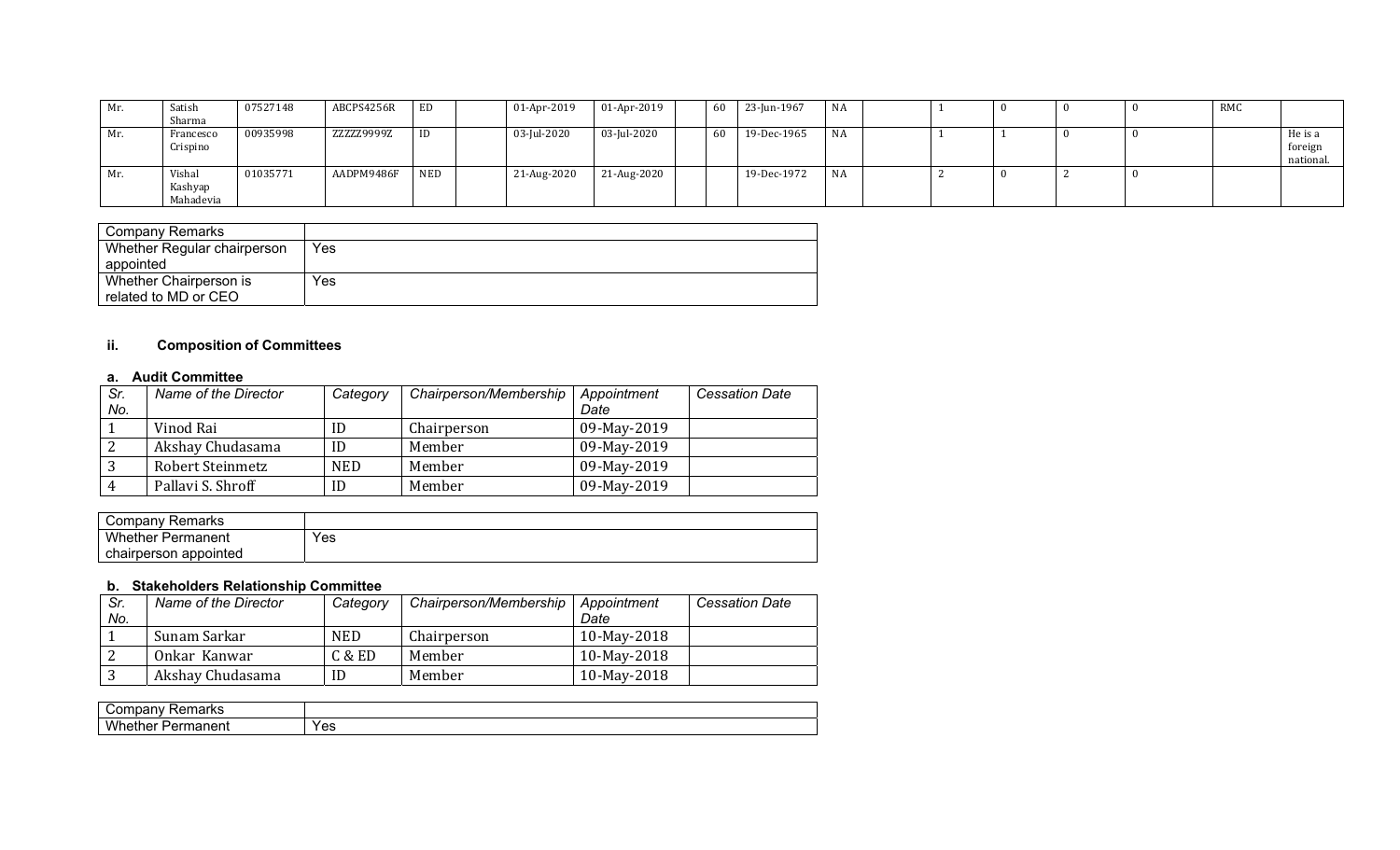## **c. Risk Management Committee**

|     | <b>U.</b> NOR MANAGURUM OUNDINGS |            |                        |             |                       |
|-----|----------------------------------|------------|------------------------|-------------|-----------------------|
| Sr. | Name of the Director             | Category   | Chairperson/Membership | Appointment | <b>Cessation Date</b> |
| No. |                                  |            |                        | Date        |                       |
|     | Sunam Sarkar                     | <b>NED</b> | Chairperson            | 31-Jul-2019 |                       |
|     | Francesco Gori                   | <b>NED</b> | Member                 | 31-Jul-2019 |                       |
|     | <b>Robert Steinmetz</b>          | <b>NED</b> | Member                 | 31-Jul-2019 |                       |
|     | Satish Sharma                    | ED         | Member                 | 31-Jul-2019 |                       |
|     | Vikram S Mehta                   | ID         | Member                 | 31-Jul-2019 |                       |

| <b>Remarks</b><br>∴ompany ∪ |     |
|-----------------------------|-----|
| Whether F<br>Permanent      | Yes |
| chairperson appointed       |     |

#### **d. Nomination and Remuneration Committee**

| Sr.<br>No. | Name of the Director | Category | Chairperson/Membership | Appointment<br>Date | <b>Cessation Date</b> |
|------------|----------------------|----------|------------------------|---------------------|-----------------------|
|            | Vinod Rai            | ID       | Chairperson            | 09-May-2019         |                       |
| -2         | Akshay Chudasama     | ID       | Member                 | 09-May-2019         |                       |
|            | Pallavi S. Shroff    | ID       | Member                 | 09-May-2019         |                       |

| Compan∨ Remarks          |     |
|--------------------------|-----|
| <b>Whether Permanent</b> | Yes |
| chairperson appointed    |     |

# iii. **Meeting of Board of Directors**

| Date(s) of Meeting<br>(if any) in the<br>previous quarter | Date(s) of Meeting<br>(if any) in the<br>relevant quarter | Whether<br>requirement of<br>Quorum met | Number of<br>Directors present | <b>Number of Independent</b><br>Directors present |
|-----------------------------------------------------------|-----------------------------------------------------------|-----------------------------------------|--------------------------------|---------------------------------------------------|
| 22-Mar-2021                                               | 12-May-2021                                               | Yes                                     | 13                             |                                                   |

| <b>Company Remarks</b>        |    |
|-------------------------------|----|
| Maximum gap between any       | 50 |
| two consecutive (in number of |    |
| days)                         |    |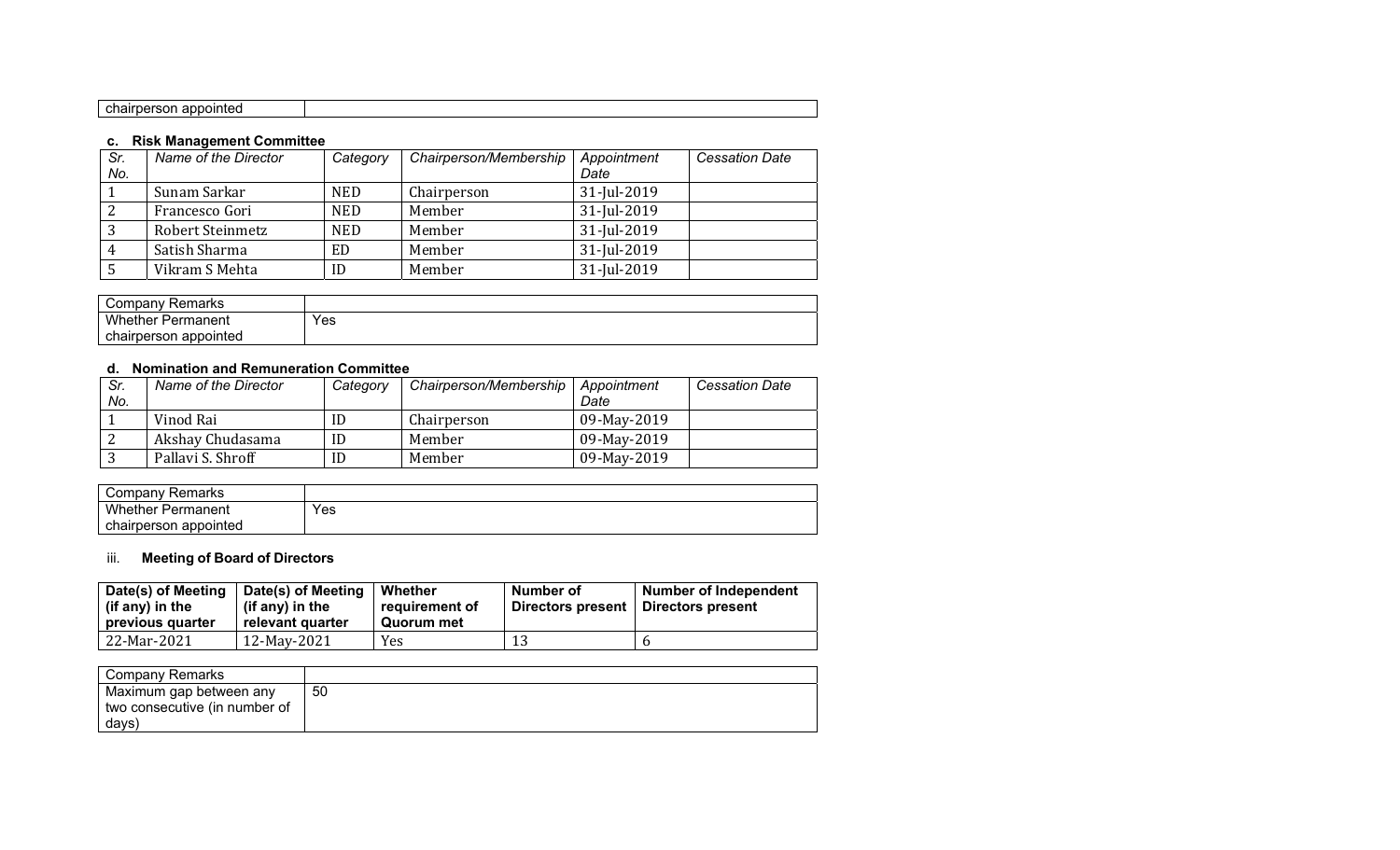## iv. **Meeting of Committees**

| Name of the<br><b>Committee</b>                  | Date(s) of<br>meeting during<br>of the committee<br>in the previous<br>quarter | Date(s) of<br>meeting of the<br>committee in the<br>relevant quarter | <b>Whether</b><br>requirement<br>of Quorum<br>met (Yes/No) | Number of<br><b>Directors</b><br>present | Number of<br>independent<br>directors<br>present |
|--------------------------------------------------|--------------------------------------------------------------------------------|----------------------------------------------------------------------|------------------------------------------------------------|------------------------------------------|--------------------------------------------------|
| <b>Audit Committee</b>                           | 02-Feb-2021                                                                    |                                                                      | Yes                                                        | 3                                        | 2                                                |
| <b>Audit Committee</b>                           |                                                                                | 11-May-2021                                                          | Yes                                                        | 4                                        | 3                                                |
| Nomination &<br>Remuneration<br>Committee        |                                                                                | 11-May-2021                                                          | Yes                                                        | 3                                        | 3                                                |
| <b>Stakeholders</b><br>Relationship<br>Committee | 03-Feb-2021                                                                    |                                                                      | Yes                                                        | 3                                        | $\mathbf{1}$                                     |
| <b>Stakeholders</b><br>Relationship<br>Committee |                                                                                | 11-May-2021                                                          | Yes                                                        | 3                                        | $\mathbf{1}$                                     |
| <b>Risk Management</b><br>Committee              | 02-Feb-2021                                                                    |                                                                      | Yes                                                        | 5                                        | $\mathbf{1}$                                     |
| Risk Management<br>Committee                     |                                                                                | 11-May-2021                                                          | Yes                                                        | 5                                        | $\mathbf{1}$                                     |
| Nomination &<br>Remuneration<br>Committee        |                                                                                | 25-May-2021                                                          | Yes                                                        | 3                                        | 3                                                |

| Company Remarks               |    |
|-------------------------------|----|
| Maximum gap between any       | 97 |
| two consecutive (in number of |    |
| days) [Only for Audit         |    |
| <b>Committeel</b>             |    |

#### v.**Related Party Transactions**